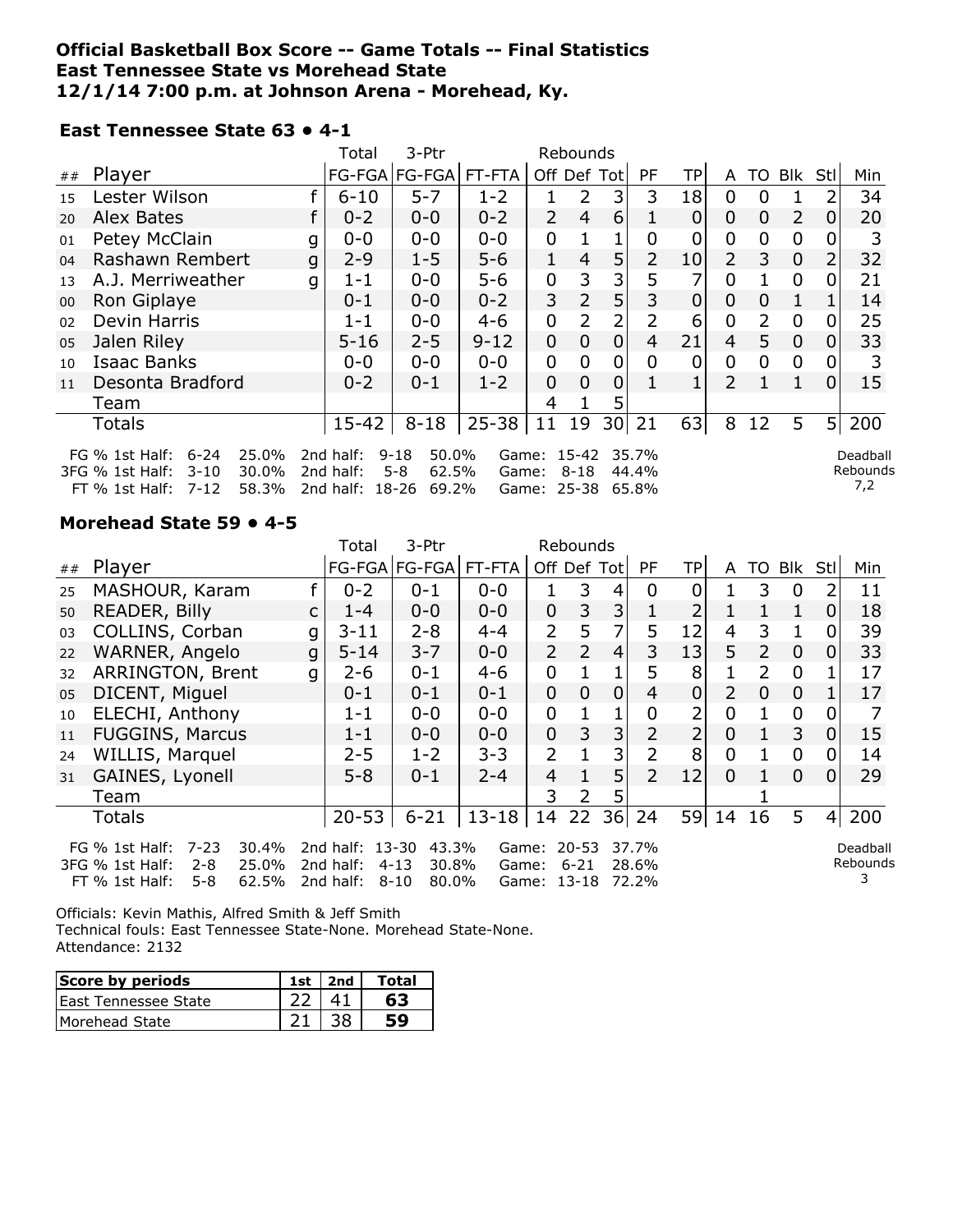# **East Tennessee State vs Morehead State 12/1/14 7:00 p.m. at Johnson Arena - Morehead, Ky. 1st PERIOD Play-by-Play (Page 1)**

| <b>HOME TEAM: Morehead State</b>                    | <b>Time</b> | <b>Score</b> |                | Margin VISITORS: East Tennessee State |
|-----------------------------------------------------|-------------|--------------|----------------|---------------------------------------|
| MISSED LAYUP by ARRINGTON, Brent                    | 19:56       |              |                |                                       |
| REBOUND (OFF) by MASHOUR, Karam                     | 19:56       |              |                |                                       |
| TURNOVR by MASHOUR, Karam                           | 19:51       |              |                |                                       |
|                                                     | 19:48       |              |                | STEAL by Rashawn Rembert              |
| REBOUND (DEF) by COLLINS, Corban                    | 19:45       |              |                | MISSED 3 PTR by Rashawn Rembert       |
|                                                     | 19:44       |              |                | FOUL by Alex Bates (P1T1)             |
| MISSED JUMPER by WARNER, Angelo                     | 19:15       |              |                |                                       |
| REBOUND (OFF) by (TEAM)                             | 19:15       |              |                |                                       |
| MISSED 3 PTR by MASHOUR, Karam                      | 18:53       |              |                |                                       |
| REBOUND (OFF) by WARNER, Angelo                     | 18:53       |              |                |                                       |
| MISSED JUMPER by WARNER, Angelo                     | 18:48       |              |                | REBOUND (DEF) by Alex Bates           |
| REBOUND (DEF) by (TEAM)                             | 18:28       |              |                | MISSED 3 PTR by Lester Wilson         |
|                                                     | 18:02       |              |                | FOUL by Rashawn Rembert (P1T2)        |
| MISSED JUMPER by MASHOUR, Karam                     | 17:56       |              |                | REBOUND (DEF) by Alex Bates           |
| REBOUND (DEF) by MASHOUR, Karam                     | 17:39       |              |                | MISSED JUMPER by Lester Wilson        |
| TURNOVR by MASHOUR, Karam                           | 17:27       |              |                |                                       |
|                                                     | 17:26       |              |                | STEAL by Lester Wilson                |
| REBOUND (DEF) by (TEAM)                             | 17:17       |              |                | MISSED JUMPER by Alex Bates           |
|                                                     | 17:15       |              |                |                                       |
| SUB IN : GAINES, Lyonell<br>SUB OUT: MASHOUR, Karam | 17:15       |              |                |                                       |
|                                                     |             | $3 - 0$      | $H_3$          |                                       |
| GOOD! 3 PTR by WARNER, Angelo                       | 17:04       |              |                |                                       |
| ASSIST by COLLINS, Corban                           | 17:04       |              |                |                                       |
| FOUL by ARRINGTON, Brent (P1T1)                     | 16:34       |              |                | MISSED FT SHOT by A.J. Merriweather   |
|                                                     | 16:34       |              |                | REBOUND (OFF) by (DEADBALL)           |
|                                                     | 16:34       | $3 - 1$      | H <sub>2</sub> | GOOD! FT SHOT by A.J. Merriweather    |
|                                                     | 16:34       |              |                | SUB IN : Jalen Riley                  |
|                                                     | 16:34       |              |                | SUB IN : Ron Giplaye                  |
|                                                     | 16:34       |              |                | SUB IN : Devin Harris                 |
|                                                     | 16:34       |              |                | SUB OUT: A.J. Merriweather            |
|                                                     | 16:34       |              |                | SUB OUT: Alex Bates                   |
|                                                     | 16:34       |              |                | SUB OUT: Petey McClain                |
| MISSED JUMPER by READER, Billy                      | 16:15       |              |                | REBOUND (DEF) by Ron Giplaye          |
| FOUL by COLLINS, Corban (P1T2)                      | 15:49       |              |                |                                       |
|                                                     | 15:49       |              |                | <b>TIMEOUT MEDIA</b>                  |
|                                                     | 15:49       | $3 - 2$      | $H_1$          | GOOD! FT SHOT by Jalen Riley          |
| REBOUND (DEF) by GAINES, Lyonell                    | 15:49       |              |                | MISSED FT SHOT by Jalen Riley         |
| MISSED JUMPER by READER, Billy                      | 15:34       |              |                | REBOUND (DEF) by Devin Harris         |
| REBOUND (DEF) by COLLINS, Corban                    | 15:19       |              |                | MISSED JUMPER by Ron Giplaye          |
| SUB IN : FUGGINS, Marcus                            | 15:16       |              |                |                                       |
| SUB OUT: READER, Billy                              | 15:16       |              |                |                                       |
| MISSED 3 PTR by WARNER, Angelo                      | 14:56       |              |                |                                       |
| REBOUND (OFF) by (TEAM)                             | 14:56       |              |                |                                       |
|                                                     | 14:52       |              |                | SUB IN: Desonta Bradford              |
|                                                     | 14:52       |              |                | SUB OUT: Lester Wilson                |
| MISSED FT SHOT by ARRINGTON, Brent                  | 14:39       |              |                | FOUL by Desonta Bradford (P1T3)       |
| REBOUND (OFF) by (DEADBALL)                         | 14:39       |              |                |                                       |
| GOOD! FT SHOT by ARRINGTON, Brent                   | 14:39       | $4 - 2$      | H <sub>2</sub> |                                       |
|                                                     | 14:32       |              |                | TIMEOUT 30sec                         |
| FOUL by FUGGINS, Marcus (P1T3)                      | 14:20       |              |                | MISSED FT SHOT by Ron Giplaye         |
|                                                     | 14:20       |              |                | REBOUND (OFF) by (DEADBALL)           |
| REBOUND (DEF) by FUGGINS, Marcus                    | 14:20       |              |                | MISSED FT SHOT by Ron Giplaye         |
| MISSED JUMPER by GAINES, Lyonell                    | 14:00       |              |                | <b>BLOCK by Ron Giplaye</b>           |
| REBOUND (OFF) by COLLINS, Corban                    | 14:00       |              |                |                                       |
|                                                     | 13:59       |              |                | FOUL by Jalen Riley (P1T4)            |
| GOOD! LAYUP by GAINES, Lyonell [PNT]                | 13:32       | $6 - 2$      | H 4            |                                       |
| ASSIST by WARNER, Angelo                            | 13:32       |              |                |                                       |
| FOUL by ARRINGTON, Brent (P2T4)                     | 13:20       |              |                |                                       |
| SUB IN : WILLIS, Marquel                            | 13:20       |              |                | SUB IN : Petey McClain                |
| SUB OUT: ARRINGTON, Brent                           | 13:20       |              |                | SUB IN : Alex Bates                   |
|                                                     | 13:20       |              |                | SUB OUT: Rashawn Rembert              |
|                                                     | 13:20       |              |                | SUB OUT: Ron Giplaye                  |
|                                                     | 13:10       |              |                | TURNOVR by Desonta Bradford           |
|                                                     |             |              |                |                                       |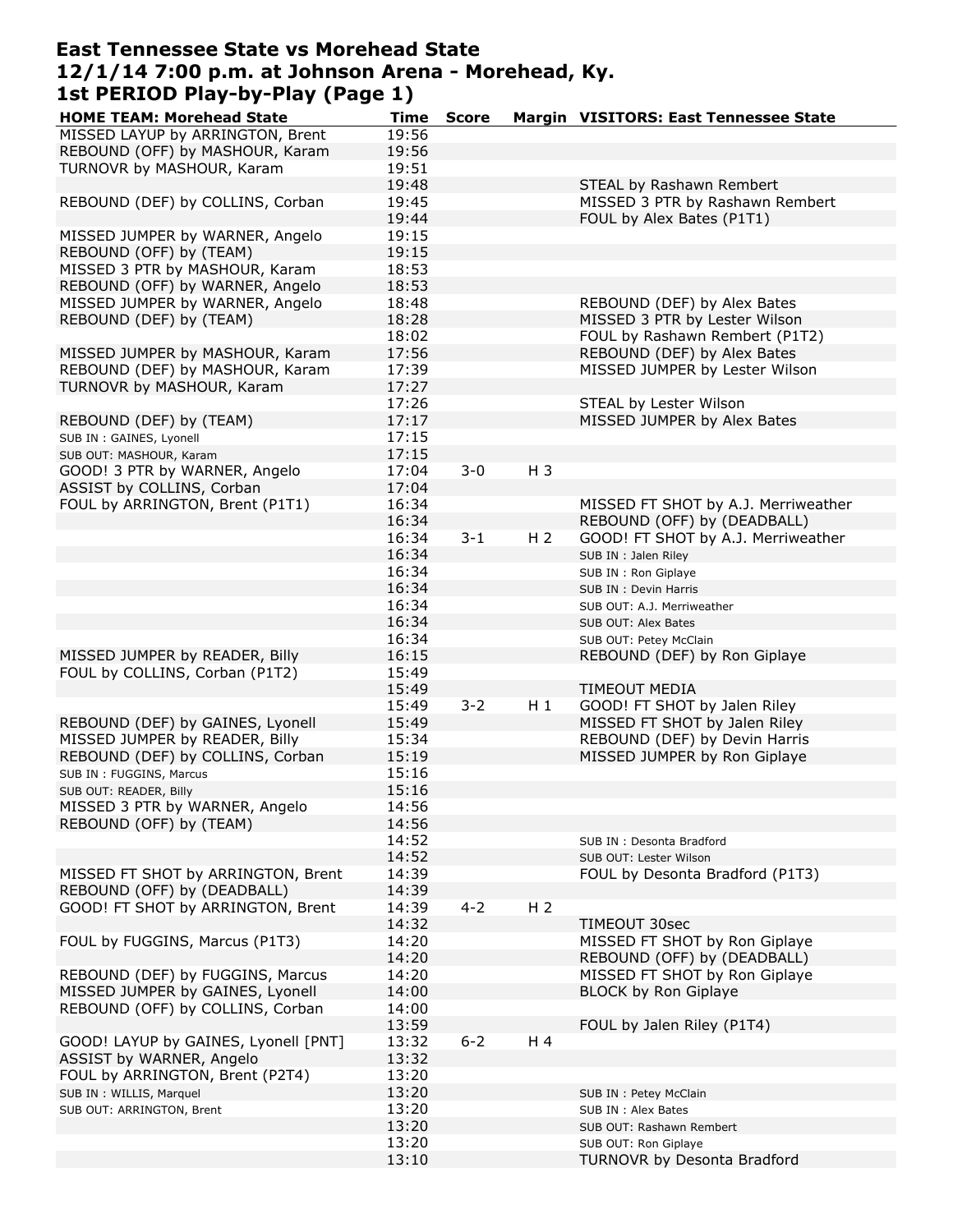#### **East Tennessee State vs Morehead State 12/1/14 7:00 p.m. at Johnson Arena - Morehead, Ky. 1st PERIOD Play-by-Play (Page 2)**

| <b>HOME TEAM: Morehead State</b>      | Time  | <b>Score</b> |                | Margin VISITORS: East Tennessee State |
|---------------------------------------|-------|--------------|----------------|---------------------------------------|
| MISSED 3 PTR by WILLIS, Marquel       | 13:01 |              |                | REBOUND (DEF) by Petey McClain        |
|                                       | 12:57 |              |                | SUB IN : A.J. Merriweather            |
|                                       | 12:57 |              |                | SUB OUT: Petey McClain                |
| BLOCK by FUGGINS, Marcus              | 12:41 |              |                | MISSED JUMPER by Jalen Riley          |
|                                       | 12:41 |              |                | REBOUND (OFF) by (TEAM)               |
|                                       |       |              |                |                                       |
| FOUL by GAINES, Lyonell (P1T5)        | 12:41 |              |                |                                       |
| FOUL by WILLIS, Marquel (P1T6)        | 12:41 |              |                |                                       |
|                                       | 12:39 |              |                | MISSED 3 PTR by Jalen Riley           |
|                                       | 12:39 |              |                | REBOUND (OFF) by Alex Bates           |
| FOUL by WARNER, Angelo (P1T7)         | 12:17 | $6 - 3$      | $H_3$          | GOOD! FT SHOT by Jalen Riley          |
|                                       | 12:17 | $6 - 4$      | H <sub>2</sub> | GOOD! FT SHOT by Jalen Riley          |
|                                       | 12:17 |              |                | SUB IN : Lester Wilson                |
|                                       | 12:17 |              |                | SUB IN: Rashawn Rembert               |
|                                       | 12:17 |              |                | SUB OUT: Desonta Bradford             |
|                                       | 12:17 |              |                | SUB OUT: Devin Harris                 |
| MISSED 3 PTR by COLLINS, Corban       | 11:55 |              |                | REBOUND (DEF) by Alex Bates           |
| REBOUND (DEF) by FUGGINS, Marcus      | 11:44 |              |                | MISSED LAYUP by Jalen Riley           |
|                                       | 11:40 |              |                | FOUL by A.J. Merriweather (P1T5)      |
| TIMEOUT media                         | 11:40 |              |                |                                       |
|                                       |       | $8 - 4$      | H 4            |                                       |
| GOOD! JUMPER by FUGGINS, Marcus [PNT] | 11:04 |              |                |                                       |
| ASSIST by WARNER, Angelo              | 11:04 |              |                |                                       |
|                                       | 10:50 | $8 - 7$      | $H_1$          | GOOD! 3 PTR by Jalen Riley            |
|                                       | 10:50 |              |                | ASSIST by Rashawn Rembert             |
|                                       | 10:42 |              |                | FOUL by A.J. Merriweather (P2T6)      |
| MISSED 3 PTR by WARNER, Angelo        | 10:32 |              |                | REBOUND (DEF) by Devin Harris         |
|                                       | 10:26 |              |                | SUB IN : Devin Harris                 |
|                                       | 10:26 |              |                | SUB OUT: A.J. Merriweather            |
|                                       | 10:22 | $8 - 10$     | V <sub>2</sub> | GOOD! 3 PTR by Rashawn Rembert        |
| MISSED LAYUP by WARNER, Angelo        | 09:51 |              |                | REBOUND (DEF) by Lester Wilson        |
|                                       | 09:32 |              |                | TURNOVR by Jalen Riley                |
|                                       | 09:32 |              |                |                                       |
| SUB IN : READER, Billy                | 09:32 |              |                |                                       |
| SUB IN : DICENT, Miguel               |       |              |                |                                       |
| SUB OUT: WARNER, Angelo               | 09:32 |              |                |                                       |
| SUB OUT: FUGGINS, Marcus              | 09:32 |              |                |                                       |
| GOOD! JUMPER by GAINES, Lyonell       | 09:17 | $10 - 10$    | T <sub>1</sub> |                                       |
| ASSIST by DICENT, Miguel              | 09:17 |              |                |                                       |
| REBOUND (DEF) by COLLINS, Corban      | 08:51 |              |                | MISSED 3 PTR by Jalen Riley           |
| GOOD! 3 PTR by WILLIS, Marquel        | 08:44 | $13 - 10$    | $H_3$          |                                       |
| ASSIST by COLLINS, Corban             | 08:44 |              |                |                                       |
|                                       | 08:16 |              |                | MISSED 3 PTR by Rashawn Rembert       |
|                                       | 08:16 |              |                | REBOUND (OFF) by Lester Wilson        |
| BLOCK by READER, Billy                | 08:12 |              |                | MISSED JUMPER by Lester Wilson        |
|                                       | 08:12 |              |                | REBOUND (OFF) by (TEAM)               |
| SUB IN: WARNER, Angelo                | 08:12 |              |                | SUB IN : Ron Giplaye                  |
| SUB OUT: WILLIS, Marquel              | 08:12 |              |                | SUB OUT: Alex Bates                   |
| FOUL by DICENT, Miguel (P1T8)         | 08:09 |              |                |                                       |
|                                       |       |              | H <sub>2</sub> |                                       |
|                                       | 08:10 | $13 - 11$    |                | GOOD! FT SHOT by Rashawn Rembert      |
|                                       | 08:10 |              |                | MISSED FT SHOT by Rashawn Rembert     |
|                                       | 08:10 |              |                | REBOUND (OFF) by Ron Giplaye          |
| FOUL by DICENT, Miguel (P2T9)         | 08:06 | $13 - 12$    | $H_1$          | GOOD! FT SHOT by Devin Harris         |
|                                       | 08:06 | $13 - 13$    | T <sub>2</sub> | GOOD! FT SHOT by Devin Harris         |
| SUB IN : FUGGINS, Marcus              | 08:06 |              |                |                                       |
| SUB OUT: READER, Billy                | 08:06 |              |                |                                       |
|                                       | 07:41 |              |                | FOUL by Devin Harris (P1T7)           |
| TIMEOUT MEDIA                         | 07:41 |              |                |                                       |
| MISSED FT SHOT by GAINES, Lyonell     | 07:41 |              |                |                                       |
| REBOUND (OFF) by (DEADBALL)           | 07:41 |              |                |                                       |
| GOOD! FT SHOT by GAINES, Lyonell      | 07:41 | $14 - 13$    | $H_1$          |                                       |
|                                       | 07:33 | $14 - 16$    | V <sub>2</sub> | GOOD! 3 PTR by Lester Wilson          |
|                                       |       |              |                |                                       |
|                                       | 07:33 |              |                | ASSIST by Jalen Riley                 |
| MISSED JUMPER by COLLINS, Corban      | 07:14 |              |                |                                       |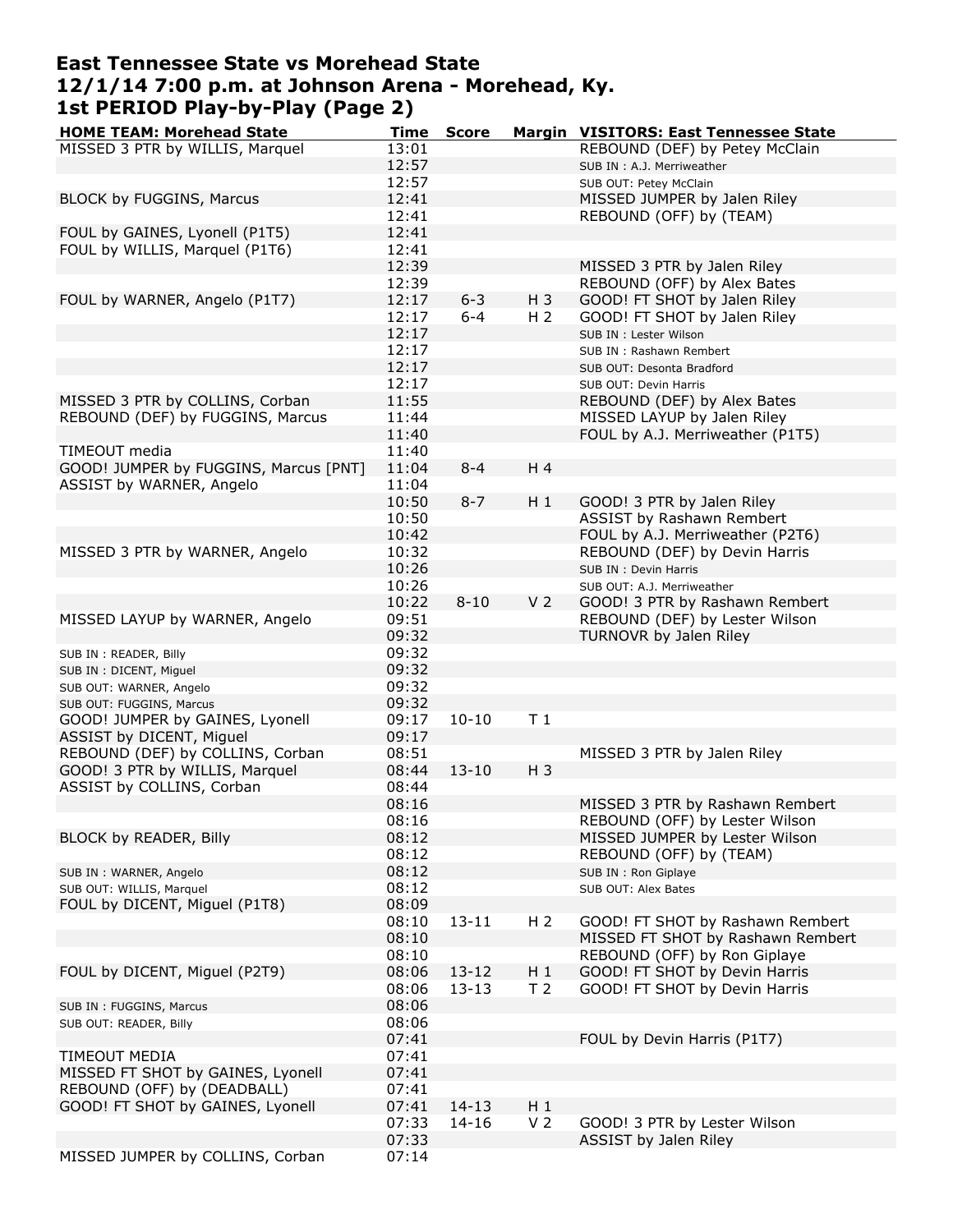# **East Tennessee State vs Morehead State 12/1/14 7:00 p.m. at Johnson Arena - Morehead, Ky. 1st PERIOD Play-by-Play (Page 3)**

| <b>HOME TEAM: Morehead State</b>      | <b>Time</b> | <b>Score</b> |                | Margin VISITORS: East Tennessee State |
|---------------------------------------|-------------|--------------|----------------|---------------------------------------|
| REBOUND (OFF) by (TEAM)               | 07:14       |              |                |                                       |
| TURNOVR by COLLINS, Corban            | 06:58       |              |                |                                       |
|                                       | 06:56       |              |                | STEAL by Ron Giplaye                  |
|                                       | 06:36       |              |                | TURNOVR by Jalen Riley                |
| TURNOVR by (TEAM)                     | 05:58       |              |                |                                       |
|                                       | 05:58       |              |                | SUB IN: Desonta Bradford              |
|                                       | 05:58       |              |                | SUB OUT: Devin Harris                 |
|                                       | 05:33       | $14 - 18$    | V <sub>4</sub> | GOOD! LAYUP by Lester Wilson [PNT]    |
|                                       | 05:33       |              |                | ASSIST by Desonta Bradford            |
| TURNOVR by COLLINS, Corban            | 05:13       |              |                |                                       |
|                                       | 04:53       | $14 - 20$    | V <sub>6</sub> | GOOD! JUMPER by Jalen Riley           |
| TIMEOUT 30sec                         | 04:49       |              |                |                                       |
| SUB IN: ARRINGTON, Brent              | 04:49       |              |                |                                       |
| SUB OUT: COLLINS, Corban              | 04:49       |              |                |                                       |
| GOOD! LAYUP by ARRINGTON, Brent [PNT] | 04:20       | $16 - 20$    | V <sub>4</sub> |                                       |
|                                       | 04:08       |              |                | MISSED LAYUP by Jalen Riley           |
|                                       | 04:08       |              |                | REBOUND (OFF) by Ron Giplaye          |
|                                       | 04:03       |              |                | MISSED 3 PTR by Desonta Bradford      |
|                                       | 04:03       |              |                | REBOUND (OFF) by Rashawn Rembert      |
|                                       | 03:58       |              |                | MISSED JUMPER by Rashawn Rembert      |
|                                       | 03:58       |              |                | REBOUND (OFF) by Ron Giplaye          |
| <b>BLOCK by FUGGINS, Marcus</b>       | 03:52       |              |                | MISSED JUMPER by Desonta Bradford     |
| REBOUND (DEF) by ARRINGTON, Brent     | 03:49       |              |                |                                       |
| GOOD! LAYUP by WARNER, Angelo [PNT]   | 03:44       | $18 - 20$    | V <sub>2</sub> |                                       |
| <b>BLOCK by FUGGINS, Marcus</b>       | 03:33       |              |                | MISSED LAYUP by Jalen Riley           |
|                                       | 03:33       |              |                | REBOUND (OFF) by (TEAM)               |
|                                       |             |              |                |                                       |
|                                       | 03:33       |              |                | <b>TIMEOUT MEDIA</b>                  |
| SUB IN: MASHOUR, Karam                | 03:33       |              |                |                                       |
| SUB IN : COLLINS, Corban              | 03:33       |              |                |                                       |
| SUB OUT: WARNER, Angelo               | 03:33       |              |                |                                       |
| SUB OUT: GAINES, Lyonell              | 03:33       |              |                |                                       |
| REBOUND (DEF) by MASHOUR, Karam       | 03:09       |              |                | MISSED 3 PTR by Rashawn Rembert       |
| MISSED FT SHOT by ARRINGTON, Brent    | 03:03       |              |                | FOUL by Jalen Riley (P2T8)            |
| REBOUND (OFF) by (DEADBALL)           | 03:03       |              |                |                                       |
| GOOD! FT SHOT by ARRINGTON, Brent     | 03:03       | 19-20        | V <sub>1</sub> |                                       |
|                                       | 03:03       |              |                | SUB IN : Devin Harris                 |
|                                       | 03:03       |              |                | SUB OUT: Rashawn Rembert              |
| STEAL by MASHOUR, Karam               | 02:42       |              |                | <b>TURNOVR by Devin Harris</b>        |
| GOOD! FT SHOT by ARRINGTON, Brent     | 02:42       | $20 - 20$    | T <sub>3</sub> | FOUL by Lester Wilson (P1T9)          |
| GOOD! FT SHOT by ARRINGTON, Brent     | 02:42       | $21 - 20$    | $H_1$          |                                       |
|                                       | 02:27       |              |                | TURNOVR by Jalen Riley                |
| STEAL by ARRINGTON, Brent             | 02:24       |              |                |                                       |
| MISSED LAYUP by ARRINGTON, Brent      | 02:18       |              |                | BLOCK by Desonta Bradford             |
| REBOUND (OFF) by COLLINS, Corban      | 02:15       |              |                |                                       |
| TURNOVR by MASHOUR, Karam             | 02:13       |              |                |                                       |
| REBOUND (DEF) by FUGGINS, Marcus      | 01:54       |              |                | MISSED JUMPER by Jalen Riley          |
| TURNOVR by ARRINGTON, Brent           | 01:30       |              |                |                                       |
|                                       | 00:56       | $21 - 22$    | V <sub>1</sub> | GOOD! LAYUP by Devin Harris [PNT]     |
|                                       | 00:56       |              |                | ASSIST by Desonta Bradford            |
| TURNOVR by FUGGINS, Marcus            | 00:37       |              |                |                                       |
|                                       | 00:34       |              |                | STEAL by Lester Wilson                |
|                                       | 00:06       |              |                | TURNOVR by Jalen Riley                |
| STEAL by MASHOUR, Karam               | 00:03       |              |                |                                       |
| SUB IN : WARNER, Angelo               | 00:01       |              |                | SUB IN: Rashawn Rembert               |
| SUB OUT: DICENT, Miguel               | 00:01       |              |                | SUB IN : Alex Bates                   |
|                                       | 00:01       |              |                | SUB OUT: Jalen Riley                  |
|                                       | 00:01       |              |                | SUB OUT: Lester Wilson                |
| MISSED 3 PTR by ARRINGTON, Brent      | 00:00       |              |                | REBOUND (DEF) by (DEADBALL)           |

East Tennessee State 22, Morehead State 21

|                                              | 1n | ∩ff | 2nd | Fast   |      |                         |
|----------------------------------------------|----|-----|-----|--------|------|-------------------------|
| 1st period-only Paint T/O Chance Break Bench |    |     |     |        |      |                         |
| East Tennessee State 4                       |    |     | 6 5 | $\Box$ | - 12 | Score tied - 3 times.   |
| Morehead State 8                             |    |     | 4 3 | - റ    | - 10 | Lead changed - 5 times. |
|                                              |    |     |     |        |      |                         |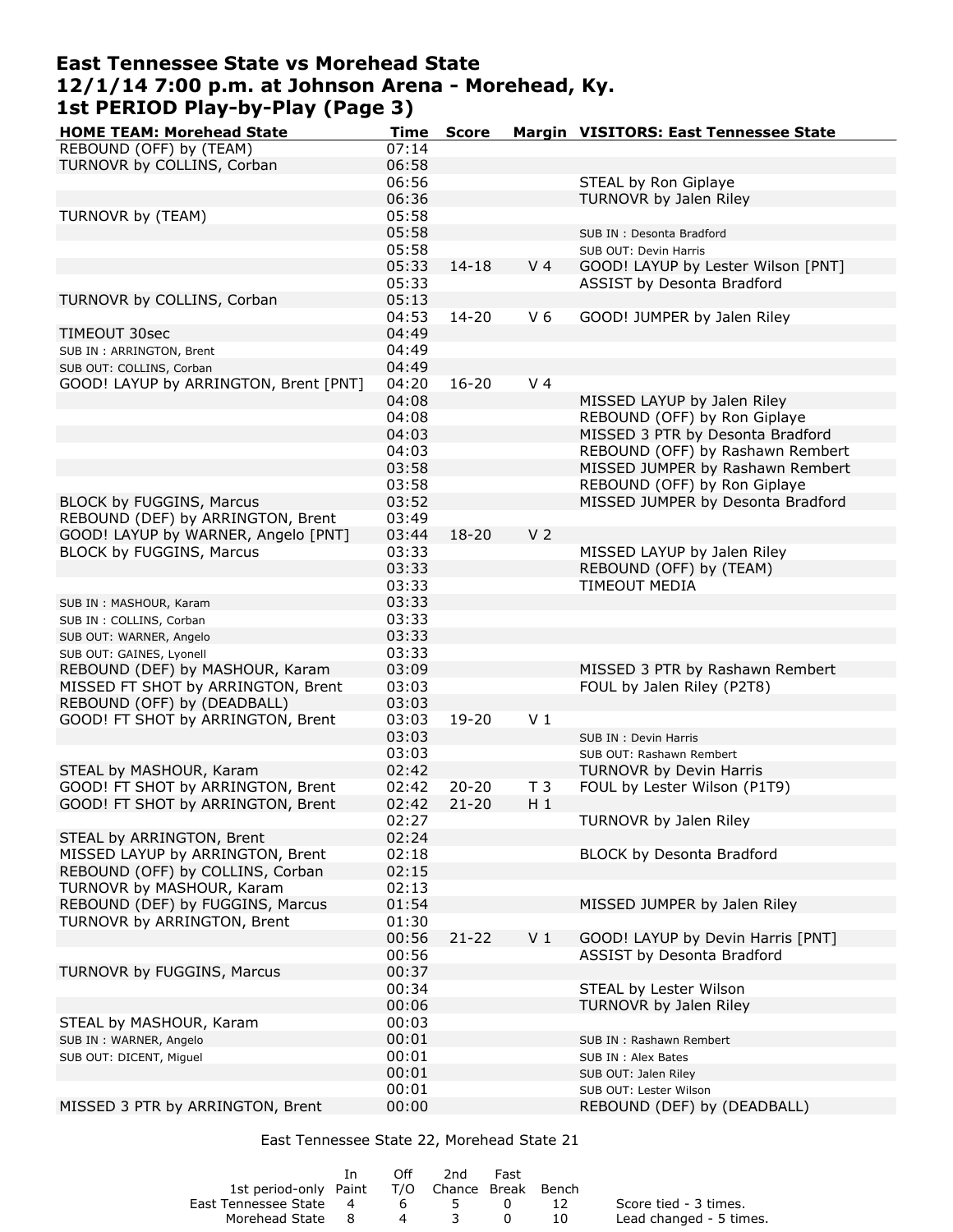# **East Tennessee State vs Morehead State 12/1/14 7:00 p.m. at Johnson Arena - Morehead, Ky. 2nd PERIOD Play-by-Play (Page 1)**

| <b>HOME TEAM: Morehead State</b>      | <b>Time</b> | <b>Score</b> |                | Margin VISITORS: East Tennessee State |
|---------------------------------------|-------------|--------------|----------------|---------------------------------------|
|                                       | 20:00       |              |                | SUB IN : Jalen Riley                  |
|                                       | 20:00       |              |                | SUB OUT: Petey McClain                |
|                                       | 19:42       |              |                | TURNOVR by Rashawn Rembert            |
| GOOD! JUMPER by WARNER, Angelo        | 19:25       | $23 - 22$    | $H_1$          |                                       |
| ASSIST by COLLINS, Corban             | 19:25       |              |                |                                       |
| FOUL by READER, Billy (P1T1)          | 19:08       |              |                | MISSED FT SHOT by Alex Bates          |
|                                       | 19:08       |              |                | REBOUND (OFF) by (DEADBALL)           |
| REBOUND (DEF) by READER, Billy        | 19:08       |              |                | MISSED FT SHOT by Alex Bates          |
| MISSED JUMPER by READER, Billy        | 18:49       |              |                | <b>BLOCK by Alex Bates</b>            |
|                                       | 18:46       |              |                |                                       |
|                                       | 18:37       |              |                | REBOUND (DEF) by Lester Wilson        |
|                                       |             |              |                | TURNOVR by A.J. Merriweather          |
| TURNOVR by WARNER, Angelo             | 18:27       |              |                |                                       |
|                                       | 18:14       | $23 - 25$    | V <sub>2</sub> | GOOD! 3 PTR by Jalen Riley            |
| GOOD! LAYUP by READER, Billy [PNT]    | 17:54       | $25 - 25$    | T <sub>4</sub> |                                       |
| ASSIST by MASHOUR, Karam              | 17:54       |              |                |                                       |
| REBOUND (DEF) by MASHOUR, Karam       | 17:36       |              |                | MISSED JUMPER by Jalen Riley          |
| MISSED JUMPER by WARNER, Angelo       | 17:29       |              |                | REBOUND (DEF) by A.J. Merriweather    |
| FOUL by ARRINGTON, Brent (P3T2)       | 17:19       |              |                |                                       |
|                                       | 17:15       | $25 - 27$    | V <sub>2</sub> | GOOD! LAYUP by Jalen Riley [PNT]      |
| SUB IN : GAINES, Lyonell              | 17:15       |              |                |                                       |
| SUB OUT: MASHOUR, Karam               | 17:15       |              |                |                                       |
| GOOD! JUMPER by GAINES, Lyonell       | 16:49       | $27 - 27$    | T <sub>5</sub> |                                       |
| ASSIST by READER, Billy               | 16:49       |              |                |                                       |
|                                       | 16:20       | $27 - 29$    | V <sub>2</sub> | GOOD! JUMPER by Jalen Riley           |
| MISSED 3 PTR by COLLINS, Corban       |             |              |                |                                       |
|                                       | 16:01       |              |                |                                       |
| REBOUND (OFF) by WARNER, Angelo       | 16:01       |              |                |                                       |
| GOOD! 3 PTR by WARNER, Angelo         | 15:56       | $30 - 29$    | H 1            |                                       |
| ASSIST by ARRINGTON, Brent            | 15:56       |              |                |                                       |
|                                       | 15:30       | $30 - 32$    | V <sub>2</sub> | GOOD! 3 PTR by Lester Wilson          |
|                                       | 15:30       |              |                | ASSIST by Jalen Riley                 |
| GOOD! 3 PTR by WARNER, Angelo         | 15:08       | $33 - 32$    | $H_1$          |                                       |
| ASSIST by COLLINS, Corban             | 15:08       |              |                |                                       |
| REBOUND (DEF) by READER, Billy        | 14:45       |              |                | MISSED JUMPER by Rashawn Rembert      |
| MISSED JUMPER by ARRINGTON, Brent     | 14:36       |              |                |                                       |
| REBOUND (OFF) by GAINES, Lyonell      | 14:36       |              |                |                                       |
| GOOD! TIP-IN by GAINES, Lyonell [PNT] | 14:36       | $35 - 32$    | $H_3$          |                                       |
|                                       | 14:36       |              |                | FOUL by A.J. Merriweather (P3T1)      |
| TIMEOUT MEDIA                         | 14:36       |              |                |                                       |
| MISSED FT SHOT by GAINES, Lyonell     | 14:36       |              |                | REBOUND (DEF) by Ron Giplaye          |
|                                       | 14:36       |              |                | SUB IN : Isaac Banks                  |
|                                       | 14:36       |              |                |                                       |
|                                       |             |              |                | SUB IN : Ron Giplaye                  |
|                                       | 14:36       |              |                | SUB IN : Devin Harris                 |
|                                       | 14:36       |              |                | SUB OUT: A.J. Merriweather            |
|                                       | 14:36       |              |                | SUB OUT: Lester Wilson                |
|                                       | 14:36       |              |                | SUB OUT: Alex Bates                   |
| BLOCK by COLLINS, Corban              | 14:13       |              |                | MISSED JUMPER by Jalen Riley          |
|                                       | 14:13       |              |                | REBOUND (OFF) by (TEAM)               |
| REBOUND (DEF) by WARNER, Angelo       | 14:11       |              |                | MISSED JUMPER by Rashawn Rembert      |
| GOOD! LAYUP by ARRINGTON, Brent [FB/P | 14:05       | $37 - 32$    | H <sub>5</sub> |                                       |
| ASSIST by WARNER, Angelo              | 14:05       |              |                |                                       |
|                                       | 13:59       |              |                | TIMEOUT 30sec                         |
|                                       | 13:59       |              |                | SUB IN: Desonta Bradford              |
|                                       | 13:59       |              |                | SUB OUT: Rashawn Rembert              |
| FOUL by ARRINGTON, Brent (P4T3)       | 13:53       |              |                |                                       |
|                                       | 13:52       |              |                |                                       |
|                                       | 13:52       |              |                | MISSED FT SHOT by Devin Harris        |
|                                       |             |              |                | REBOUND (OFF) by (DEADBALL)           |
| SUB IN : WILLIS, Marquel              | 13:52       |              |                |                                       |
| SUB OUT: ARRINGTON, Brent             | 13:52       |              |                |                                       |
|                                       | 13:49       | $37 - 33$    | H 4            | GOOD! FT SHOT by Devin Harris         |
|                                       | 13:28       |              |                | FOUL by Ron Giplaye (P1T2)            |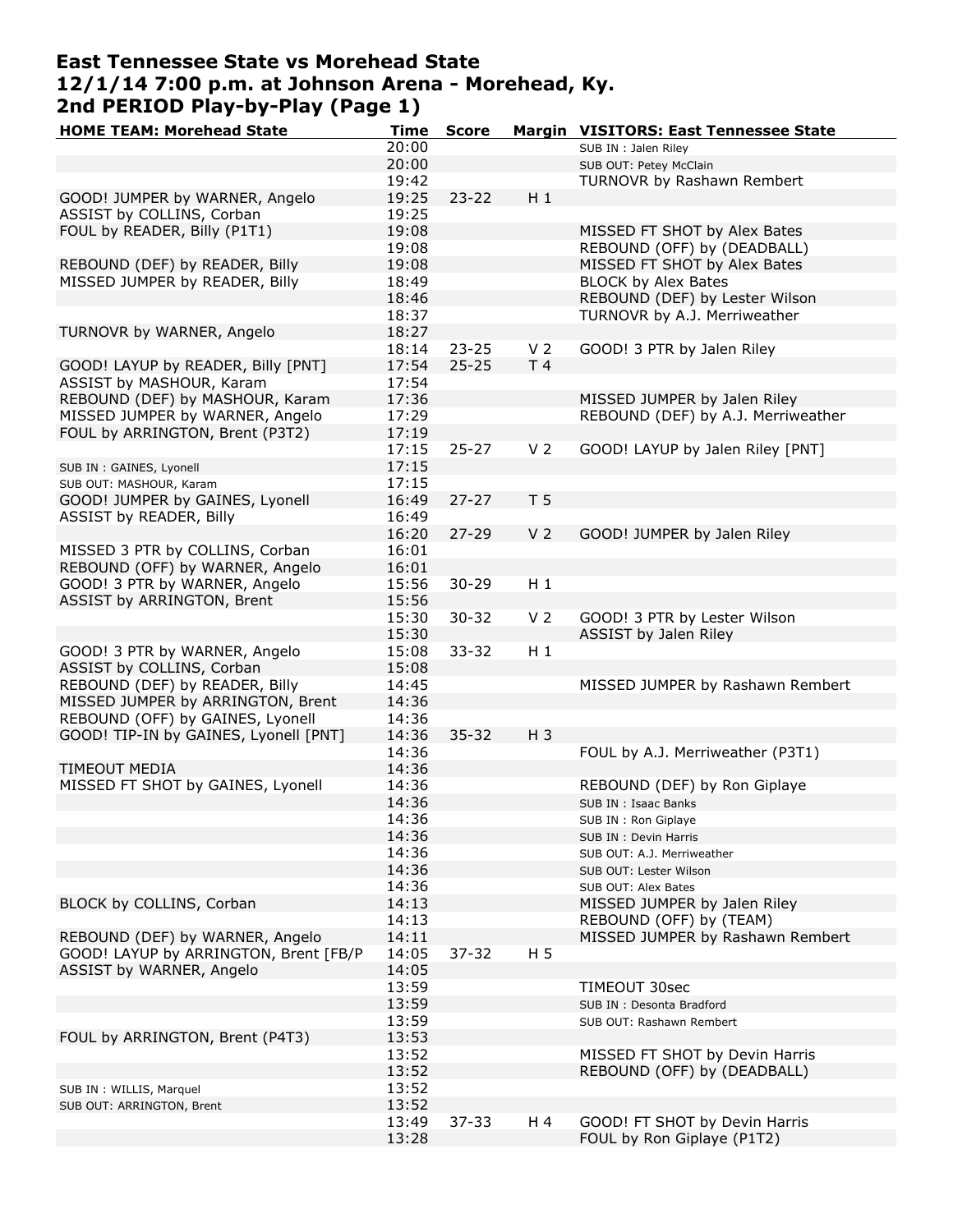# **East Tennessee State vs Morehead State 12/1/14 7:00 p.m. at Johnson Arena - Morehead, Ky. 2nd PERIOD Play-by-Play (Page 2)**

| <b>HOME TEAM: Morehead State</b>                             | Time           | <b>Score</b> |                | Margin VISITORS: East Tennessee State                             |
|--------------------------------------------------------------|----------------|--------------|----------------|-------------------------------------------------------------------|
|                                                              | 13:27          |              |                | FOUL by Jalen Riley (P3T3)                                        |
|                                                              | 13:17          |              |                | FOUL by Ron Giplaye (P2T4)                                        |
|                                                              | 13:17          |              |                | SUB IN: Alex Bates                                                |
|                                                              | 13:17          |              |                | SUB OUT: Ron Giplaye                                              |
| MISSED JUMPER by WILLIS, Marquel                             | 12:55          |              |                |                                                                   |
| REBOUND (OFF) by GAINES, Lyonell                             | 12:55          |              |                |                                                                   |
| GOOD! FT SHOT by GAINES, Lyonell                             | 12:55          | $38 - 33$    | H 5            | FOUL by Jalen Riley (P4T5)                                        |
|                                                              | 12:55          |              |                | SUB IN: Rashawn Rembert                                           |
|                                                              | 12:55          |              |                | SUB OUT: Jalen Riley                                              |
| TURNOVR by WILLIS, Marquel                                   | 12:54          |              |                |                                                                   |
| FOUL by GAINES, Lyonell (P2T4)                               | 12:37          |              |                | MISSED FT SHOT by Desonta Bradford                                |
|                                                              | 12:37          |              |                | REBOUND (OFF) by (DEADBALL)                                       |
|                                                              | 12:37          | $38 - 34$    | H 4            | GOOD! FT SHOT by Desonta Bradford                                 |
| TURNOVR by READER, Billy                                     | 12:07          |              |                |                                                                   |
|                                                              | 12:01<br>11:58 |              |                | TIMEOUT 30sec<br>TURNOVR by Rashawn Rembert                       |
|                                                              | 11:58          |              |                | FOUL by Rashawn Rembert (P2T6)                                    |
| <b>TIMEOUT MEDIA</b>                                         | 11:58          |              |                |                                                                   |
| FOUL by COLLINS, Corban (P2T5)                               | 11:27          |              |                |                                                                   |
| TURNOVR by COLLINS, Corban                                   | 11:27          |              |                |                                                                   |
|                                                              | 11:27          |              |                | SUB IN : Lester Wilson                                            |
|                                                              | 11:27          |              |                | SUB OUT: Isaac Banks                                              |
| REBOUND (DEF) by COLLINS, Corban                             | 10:52          |              |                | MISSED 3 PTR by Lester Wilson                                     |
| MISSED 3 PTR by COLLINS, Corban                              | 10:37          |              |                | REBOUND (DEF) by Alex Bates                                       |
| REBOUND (DEF) by WARNER, Angelo                              | 10:28          |              |                | MISSED 3 PTR by Rashawn Rembert                                   |
| MISSED LAYUP by COLLINS, Corban                              | 10:07          |              |                | <b>BLOCK by Alex Bates</b>                                        |
| REBOUND (OFF) by GAINES, Lyonell                             | 10:01          |              |                |                                                                   |
| GOOD! LAYUP by GAINES, Lyonell [PNT]                         | 09:58          | $40 - 34$    | H 6            |                                                                   |
|                                                              | 09:55          |              |                | TIMEOUT 30sec                                                     |
| SUB IN : MASHOUR, Karam                                      | 09:55          |              |                | SUB IN : A.J. Merriweather                                        |
| SUB IN: FUGGINS, Marcus                                      | 09:55          |              |                | SUB IN : Jalen Riley                                              |
| SUB IN : DICENT, Miguel                                      | 09:55          |              |                | SUB OUT: Desonta Bradford                                         |
| SUB OUT: WARNER, Angelo                                      | 09:55          |              |                | SUB OUT: Alex Bates                                               |
| SUB OUT: READER, Billy                                       | 09:55          |              |                |                                                                   |
| SUB OUT: GAINES, Lyonell                                     | 09:55          |              |                |                                                                   |
| FOUL by FUGGINS, Marcus (P2T6)                               | 09:39          | $40 - 35$    | H 5            | GOOD! FT SHOT by A.J. Merriweather                                |
|                                                              | 09:39          | $40 - 36$    | H 4            | GOOD! FT SHOT by A.J. Merriweather                                |
| MISSED JUMPER by WILLIS, Marquel                             | 09:04          |              |                |                                                                   |
| REBOUND (OFF) by WILLIS, Marquel<br>SUB IN : ELECHI, Anthony | 09:04<br>09:01 |              |                |                                                                   |
| SUB OUT: FUGGINS, Marcus                                     | 09:01          |              |                |                                                                   |
| MISSED 3 PTR by COLLINS, Corban                              | 08:46          |              |                | REBOUND (DEF) by A.J. Merriweather                                |
|                                                              | 08:34          | $40 - 38$    | H <sub>2</sub> | GOOD! JUMPER by Rashawn Rembert                                   |
| MISSED FT SHOT by DICENT, Miguel                             | 08:02          |              |                | FOUL by Lester Wilson (P2T7)                                      |
|                                                              | 08:02          |              |                | REBOUND (DEF) by Rashawn Rembert                                  |
| SUB IN: WARNER, Angelo                                       | 08:02          |              |                |                                                                   |
| SUB OUT: WILLIS, Marquel                                     | 08:02          |              |                |                                                                   |
|                                                              | 07:32          | $40 - 40$    | T 6            | GOOD! LAYUP by A.J. Merriweather [PNT]                            |
| MISSED JUMPER by WARNER, Angelo                              | 07:32          |              |                | REBOUND (DEF) by (TEAM)                                           |
|                                                              | 07:32          |              |                | TIMEOUT media                                                     |
| SUB IN : GAINES, Lyonell                                     | 07:32          |              |                |                                                                   |
| SUB OUT: MASHOUR, Karam                                      | 07:32          |              |                |                                                                   |
| FOUL by DICENT, Miguel (P3T7)                                | 07:19          | $40 - 41$    | V <sub>1</sub> | GOOD! FT SHOT by Jalen Riley                                      |
|                                                              | 07:19          | $40 - 42$    | V <sub>2</sub> | GOOD! FT SHOT by Jalen Riley                                      |
| GOOD! FT SHOT by COLLINS, Corban                             | 07:09          | $41 - 42$    | V <sub>1</sub> | FOUL by A.J. Merriweather (P4T8)                                  |
| GOOD! FT SHOT by COLLINS, Corban                             | 07:09          | 42-42        | T <sub>7</sub> |                                                                   |
| STEAL by DICENT, Miguel<br>MISSED 3 PTR by DICENT, Miguel    | 06:59          |              |                | TURNOVR by Jalen Riley                                            |
| FOUL by COLLINS, Corban (P3T8)                               | 06:41<br>06:33 | 42-43        | V <sub>1</sub> | REBOUND (DEF) by Rashawn Rembert<br>GOOD! FT SHOT by Devin Harris |
| REBOUND (DEF) by ELECHI, Anthony                             | 06:33          |              |                | MISSED FT SHOT by Devin Harris                                    |
| GOOD! 3 PTR by COLLINS, Corban                               | 06:09          | 45-43        | H <sub>2</sub> |                                                                   |
|                                                              |                |              |                |                                                                   |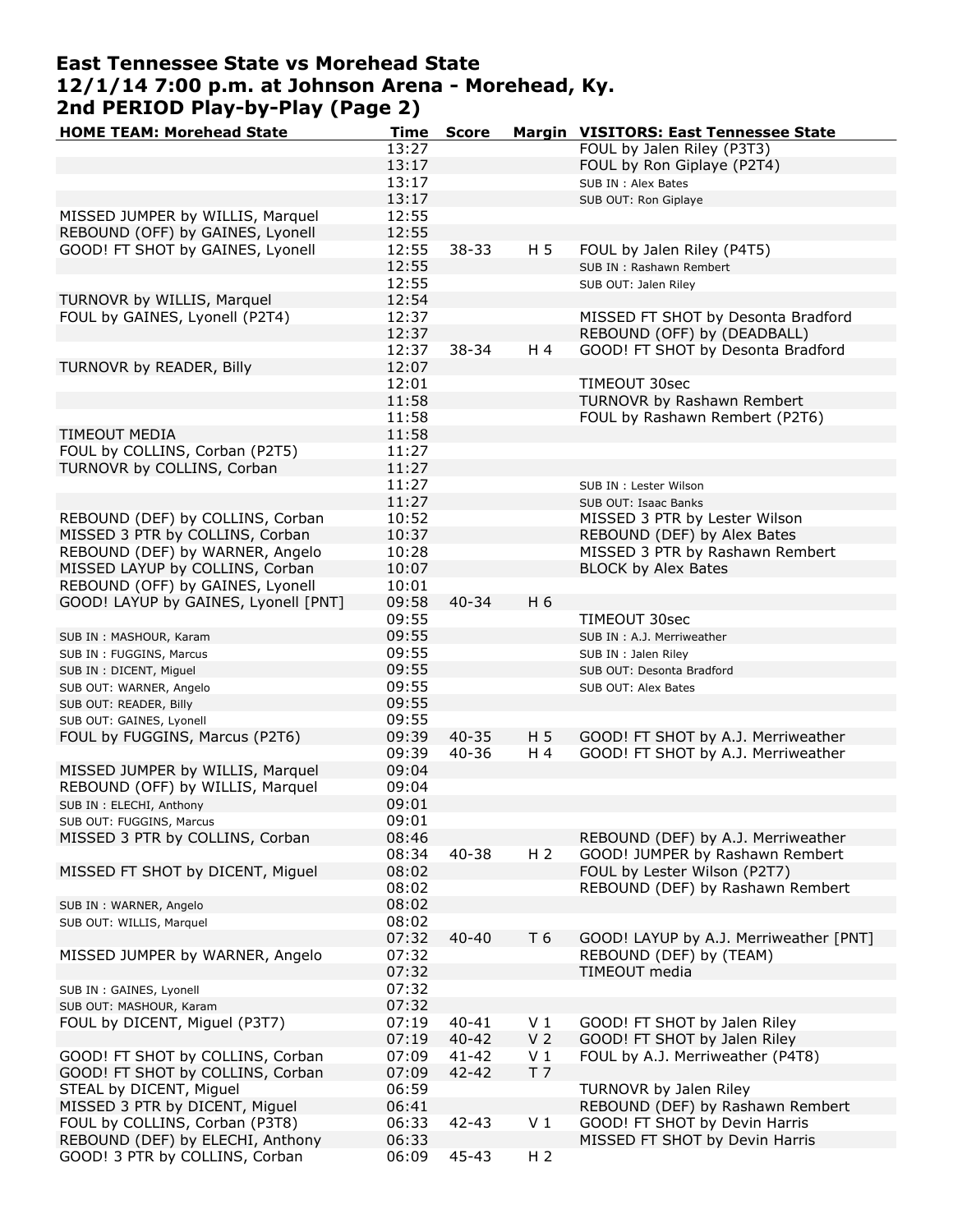# **East Tennessee State vs Morehead State 12/1/14 7:00 p.m. at Johnson Arena - Morehead, Ky. 2nd PERIOD Play-by-Play (Page 3)**

| <b>HOME TEAM: Morehead State</b> | Time  | <b>Score</b> |                | Margin VISITORS: East Tennessee State |
|----------------------------------|-------|--------------|----------------|---------------------------------------|
| ASSIST by WARNER, Angelo         | 06:09 |              |                |                                       |
|                                  | 05:45 |              |                | TURNOVR by Devin Harris               |
|                                  | 05:45 |              |                | FOUL by Devin Harris (P2T9)           |
|                                  | 05:13 | $47 - 43$    | H 4            |                                       |
| GOOD! JUMPER by ELECHI, Anthony  |       |              |                |                                       |
| ASSIST by DICENT, Miguel         | 05:13 |              |                |                                       |
| REBOUND (DEF) by COLLINS, Corban | 04:56 |              |                | MISSED 3 PTR by Jalen Riley           |
| MISSED 3 PTR by WARNER, Angelo   | 04:44 |              |                | REBOUND (DEF) by Rashawn Rembert      |
|                                  | 04:38 |              |                | TURNOVR by Rashawn Rembert            |
| SUB IN: ARRINGTON, Brent         | 04:38 |              |                | SUB IN : Desonta Bradford             |
| SUB OUT: DICENT, Miguel          | 04:38 |              |                | SUB IN : Alex Bates                   |
|                                  | 04:38 |              |                |                                       |
|                                  |       |              |                | SUB OUT: A.J. Merriweather            |
|                                  | 04:38 |              |                | SUB OUT: Rashawn Rembert              |
| TURNOVR by ARRINGTON, Brent      | 04:31 |              |                |                                       |
| FOUL by ARRINGTON, Brent (P5T9)  | 04:20 | $47 - 44$    | $H_3$          | GOOD! FT SHOT by Jalen Riley          |
|                                  | 04:20 | 47-45        | H <sub>2</sub> | GOOD! FT SHOT by Jalen Riley          |
| SUB IN : DICENT, Miguel          | 04:20 |              |                | SUB IN : A.J. Merriweather            |
| SUB OUT: ARRINGTON, Brent        | 04:20 |              |                | SUB OUT: Devin Harris                 |
| MISSED LAYUP by GAINES, Lyonell  | 03:58 |              |                | <b>BLOCK by Lester Wilson</b>         |
|                                  |       |              |                |                                       |
|                                  | 03:54 |              |                | REBOUND (DEF) by A.J. Merriweather    |
|                                  | 03:51 | $47 - 48$    | V <sub>1</sub> | GOOD! 3 PTR by Lester Wilson          |
|                                  | 03:51 |              |                | ASSIST by Jalen Riley                 |
| MISSED 3 PTR by COLLINS, Corban  | 03:26 |              |                |                                       |
| REBOUND (OFF) by GAINES, Lyonell | 03:26 |              |                |                                       |
| TURNOVR by GAINES, Lyonell       | 03:21 |              |                |                                       |
|                                  | 03:20 |              |                | <b>TIMEOUT</b> media                  |
|                                  |       |              |                |                                       |
| FOUL by DICENT, Miguel (P4T10)   | 03:04 | 47-49        | V <sub>2</sub> | GOOD! FT SHOT by Jalen Riley          |
| REBOUND (DEF) by READER, Billy   | 03:04 |              |                | MISSED FT SHOT by Jalen Riley         |
| SUB IN : WILLIS, Marquel         | 03:04 |              |                |                                       |
| SUB IN : READER, Billy           | 03:04 |              |                |                                       |
| SUB OUT: DICENT, Miguel          | 03:04 |              |                |                                       |
| SUB OUT: ELECHI, Anthony         | 03:04 |              |                |                                       |
| GOOD! 3 PTR by COLLINS, Corban   | 02:45 | $50 - 49$    | $H_1$          |                                       |
|                                  |       |              |                |                                       |
| ASSIST by WARNER, Angelo         | 02:45 |              |                |                                       |
|                                  | 02:30 |              |                | MISSED LAYUP by Jalen Riley           |
|                                  | 02:30 |              |                | REBOUND (OFF) by Alex Bates           |
| REBOUND (DEF) by WILLIS, Marquel | 02:27 |              |                | MISSED JUMPER by Alex Bates           |
| GOOD! FT SHOT by WILLIS, Marquel | 02:27 | $51 - 49$    | H <sub>2</sub> | FOUL by Lester Wilson (P3T10)         |
| GOOD! FT SHOT by WILLIS, Marquel | 02:27 | 52-49        | $H_3$          |                                       |
| SUB IN : ELECHI, Anthony         | 02:27 |              |                | SUB IN: Rashawn Rembert               |
| SUB OUT: READER, Billy           | 02:27 |              |                | SUB IN : Devin Harris                 |
|                                  |       |              |                |                                       |
|                                  | 02:27 |              |                | SUB OUT: Desonta Bradford             |
|                                  | 02:27 |              |                | SUB OUT: Alex Bates                   |
|                                  | 02:15 | $52 - 52$    | T 8            | GOOD! 3 PTR by Lester Wilson          |
|                                  | 02:15 |              |                | ASSIST by Jalen Riley                 |
| TURNOVR by ELECHI, Anthony       | 01:49 |              |                |                                       |
|                                  | 01:46 |              |                | STEAL by Rashawn Rembert              |
| FOUL by COLLINS, Corban (P4T11)  | 01:46 | $52 - 53$    | V <sub>1</sub> | GOOD! FT SHOT by A.J. Merriweather    |
|                                  | 01:46 | $52 - 54$    | V <sub>2</sub> | GOOD! FT SHOT by A.J. Merriweather    |
|                                  |       |              |                |                                       |
| SUB IN : READER, Billy           | 01:46 |              |                | SUB IN : Ron Giplaye                  |
| SUB OUT: ELECHI, Anthony         | 01:46 |              |                | SUB OUT: Jalen Riley                  |
| MISSED 3 PTR by COLLINS, Corban  | 01:15 |              |                | REBOUND (DEF) by Rashawn Rembert      |
|                                  | 01:11 | $52 - 55$    | V <sub>3</sub> | GOOD! FT SHOT by Rashawn Rembert      |
|                                  | 01:11 | 52-56        | V <sub>4</sub> | GOOD! FT SHOT by Rashawn Rembert      |
| FOUL by WILLIS, Marquel (P2T12)  | 01:10 |              |                |                                       |
| GOOD! FT SHOT by COLLINS, Corban | 00:49 | 53-56        | $V_3$          | FOUL by Ron Giplaye (P3T11)           |
|                                  |       |              |                |                                       |
| GOOD! FT SHOT by COLLINS, Corban | 00:49 | 54-56        | V <sub>2</sub> |                                       |
| SUB IN : ELECHI, Anthony         | 00:49 |              |                | SUB IN : Jalen Riley                  |
| SUB OUT: READER, Billy           | 00:49 |              |                | SUB OUT: Ron Giplaye                  |
|                                  | 00:40 | 54-59        | V <sub>5</sub> | GOOD! 3 PTR by Lester Wilson          |
|                                  | 00:40 |              |                | ASSIST by Rashawn Rembert             |
| TIMEOUT TEAM                     | 00:34 |              |                |                                       |
|                                  |       |              |                |                                       |